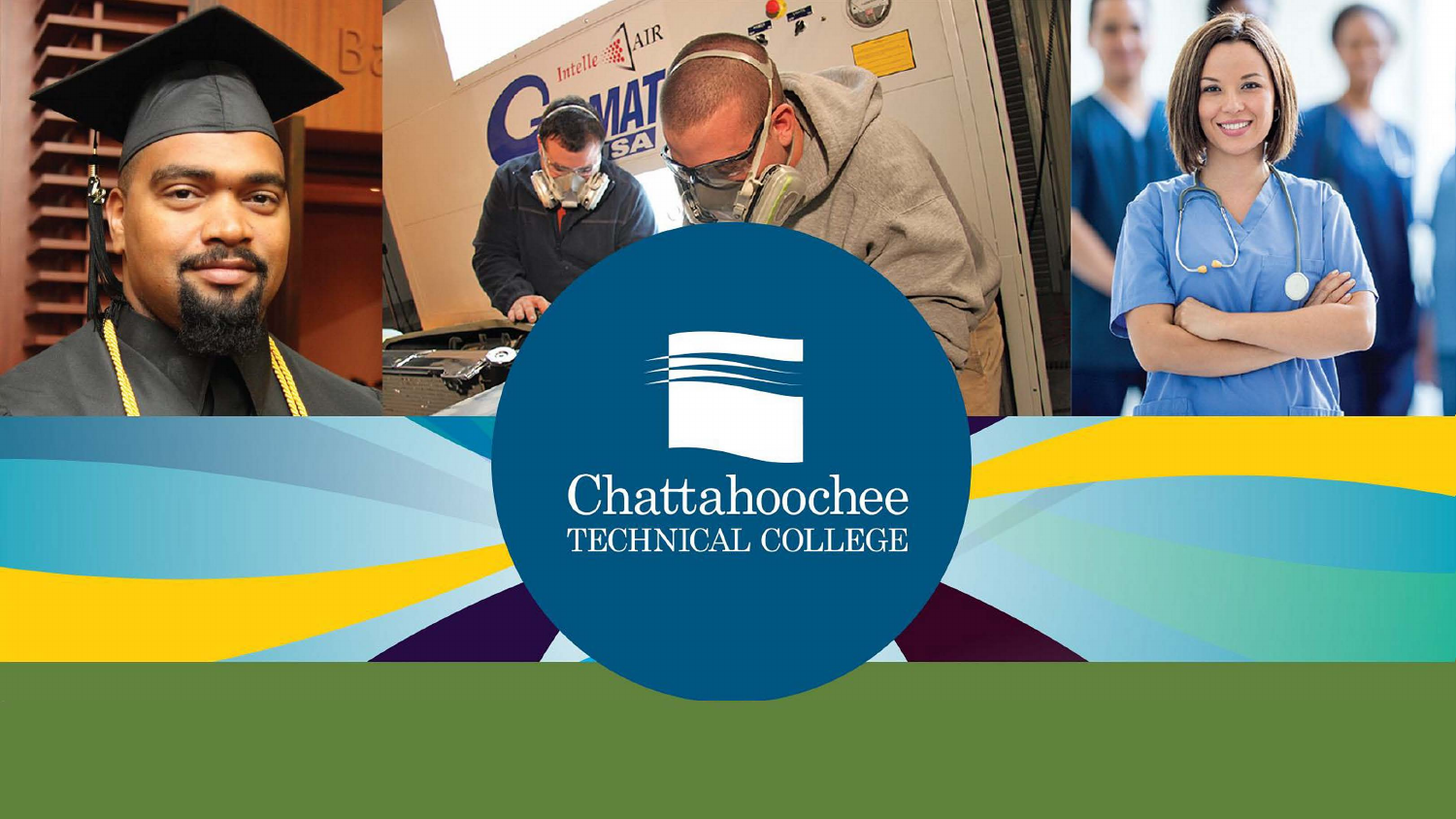## Welcome to New Student Orientation!

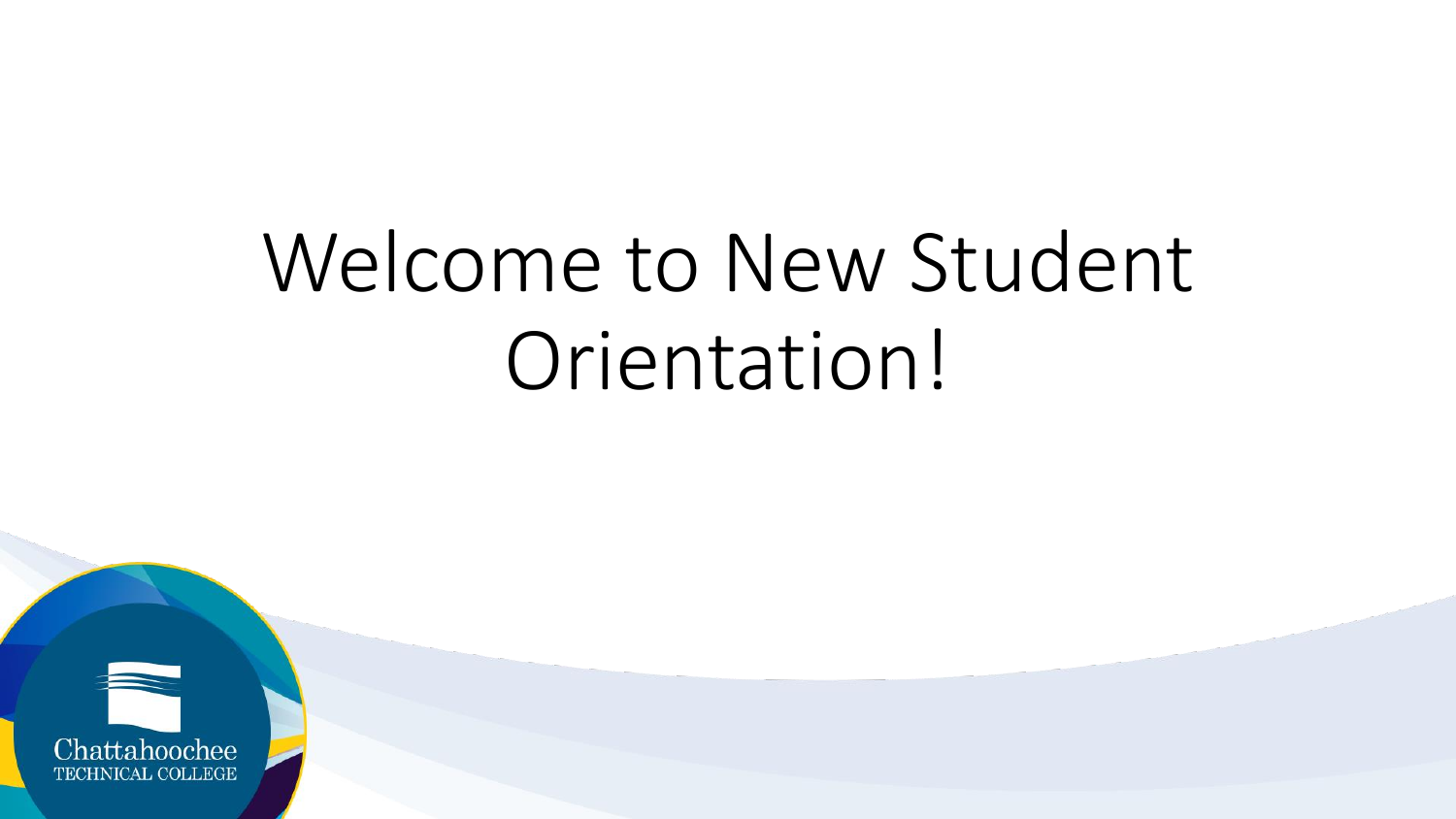- Click on the [E.A.G.L.E. Link t](https://chattahoocheetech.presence.io/experiences)o begin Orientation.
- Once you are on the Experiences page, click New Student Orientation.



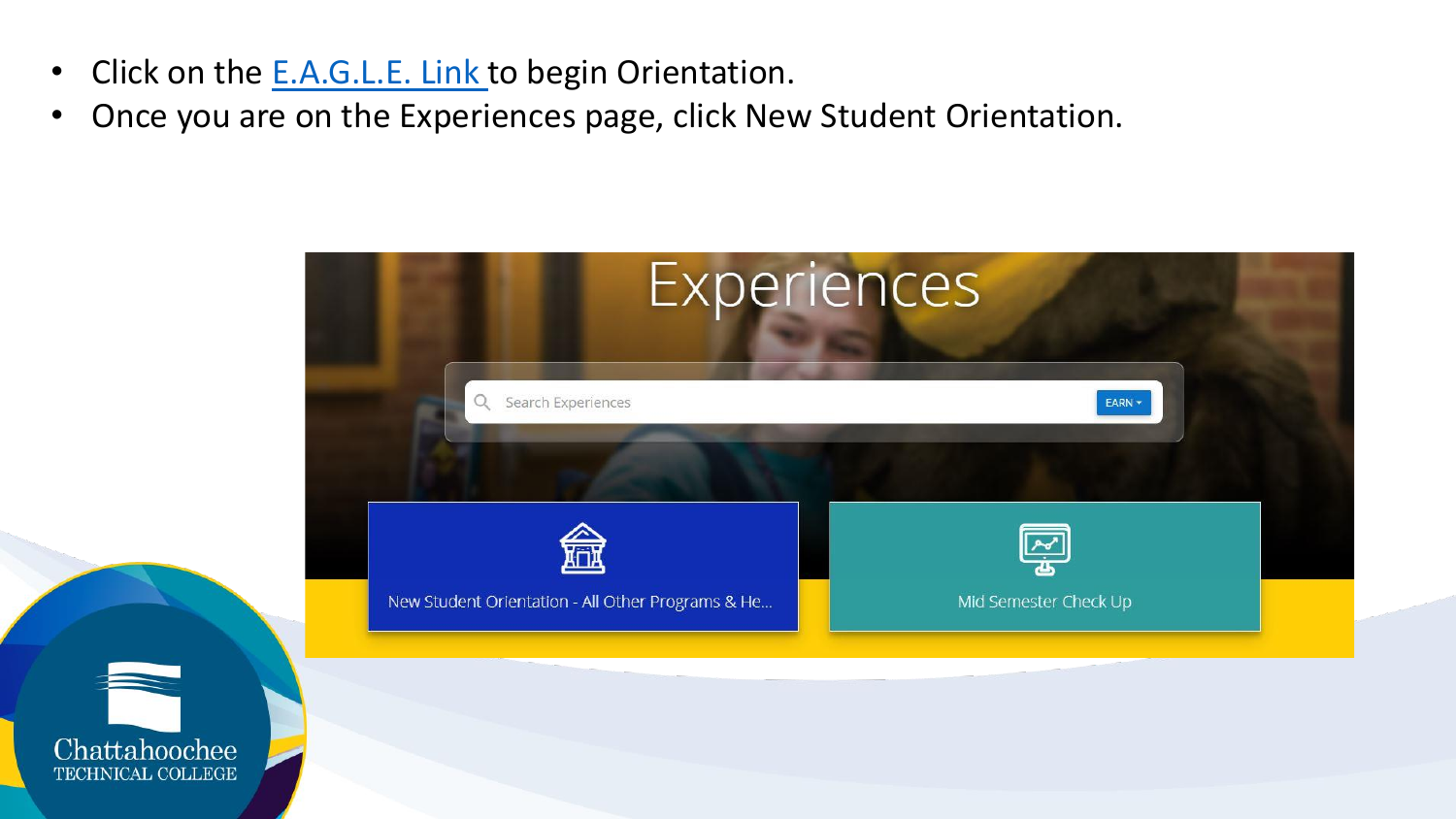After reviewing the content on the Welcome page, please select your program of study. Based on your program of study you will select either Health Sciences or All Other Programs (Non-Health Programs).



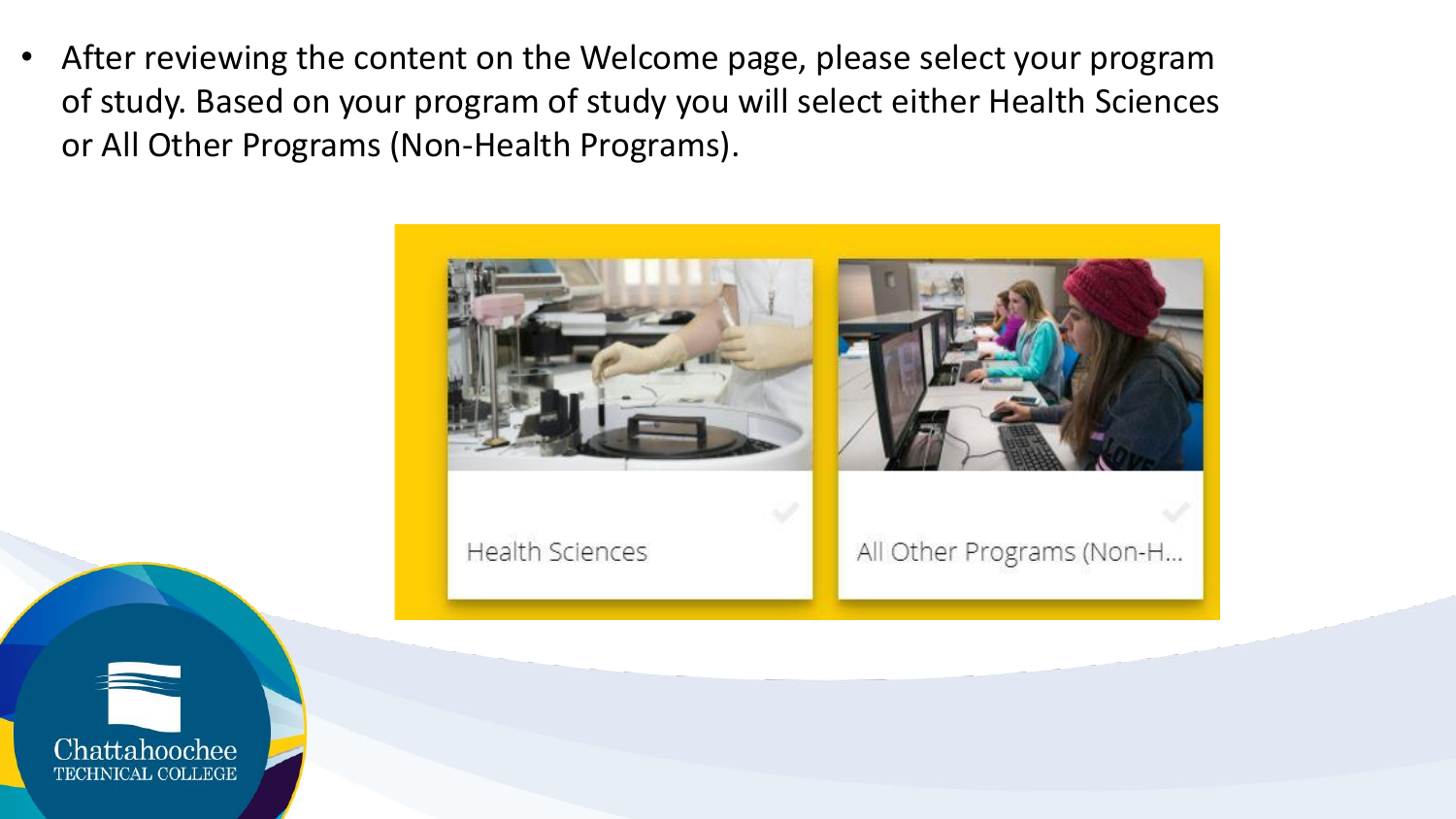Once a student selects their program of study, they will be routed to the modules. A student must complete all modules of Orientation. Please review all videos and links in each module. To begin the module, click View Experience on each module.

> Earn an New Student Orientation - All Other Programs & Health Sciences opportunity of Step 1: Fly Like an Eagle

> Earn an New Student Orientation - All Other Programs & Health Sciences opportunity of Step 2: Show Me the Money

> Earn an New Student Orientation - All Other Programs & Health Sciences opportunity of Step 3: Health Sciences - Academic Advising & Course Registration



Earn an New Student Orientation - All Other Programs & Health Sciences opportunity of Step 4: Completion Survey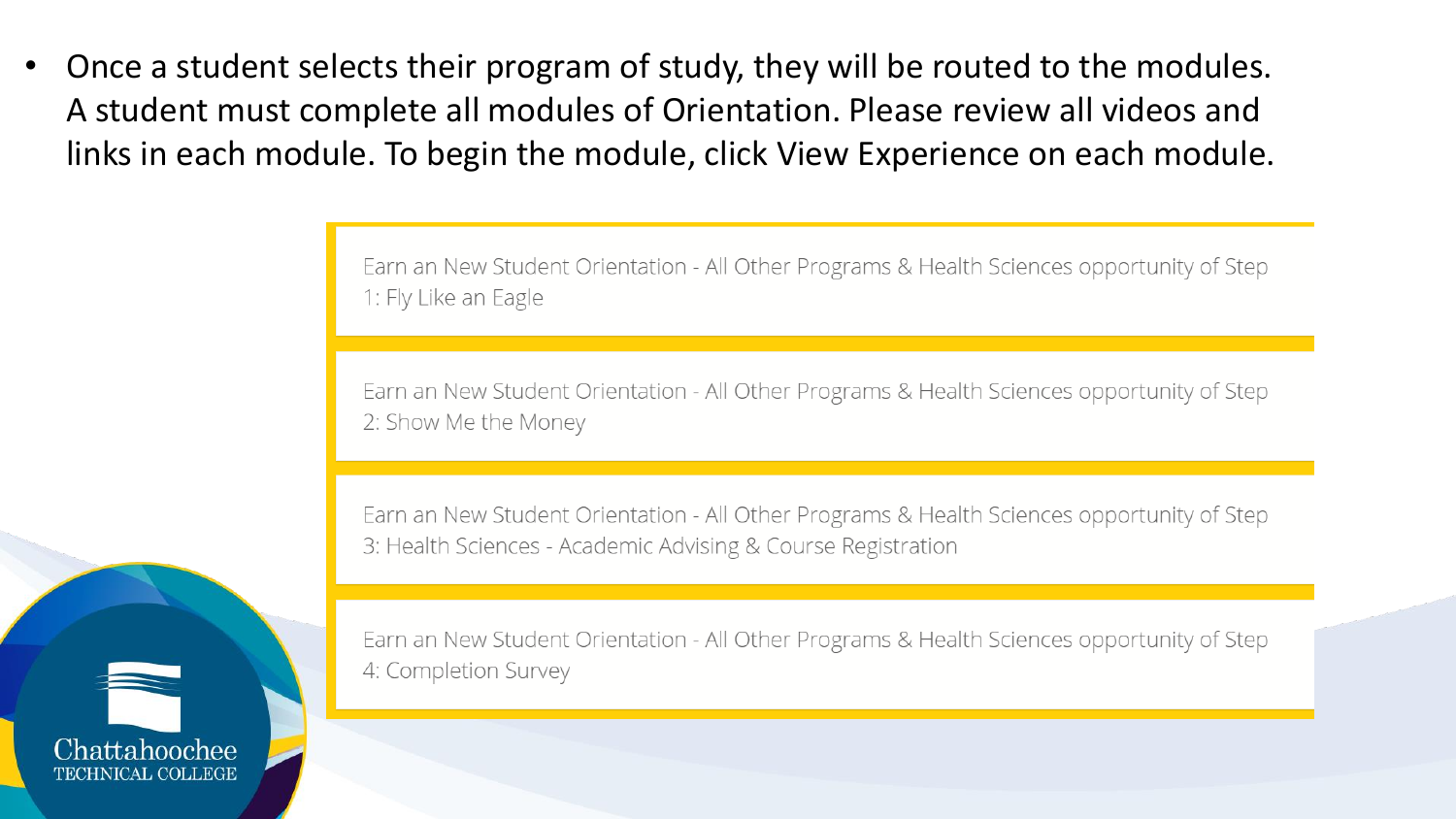• For a student to review the content of a module after it has been completed, a student can click the boxes below to view the content.



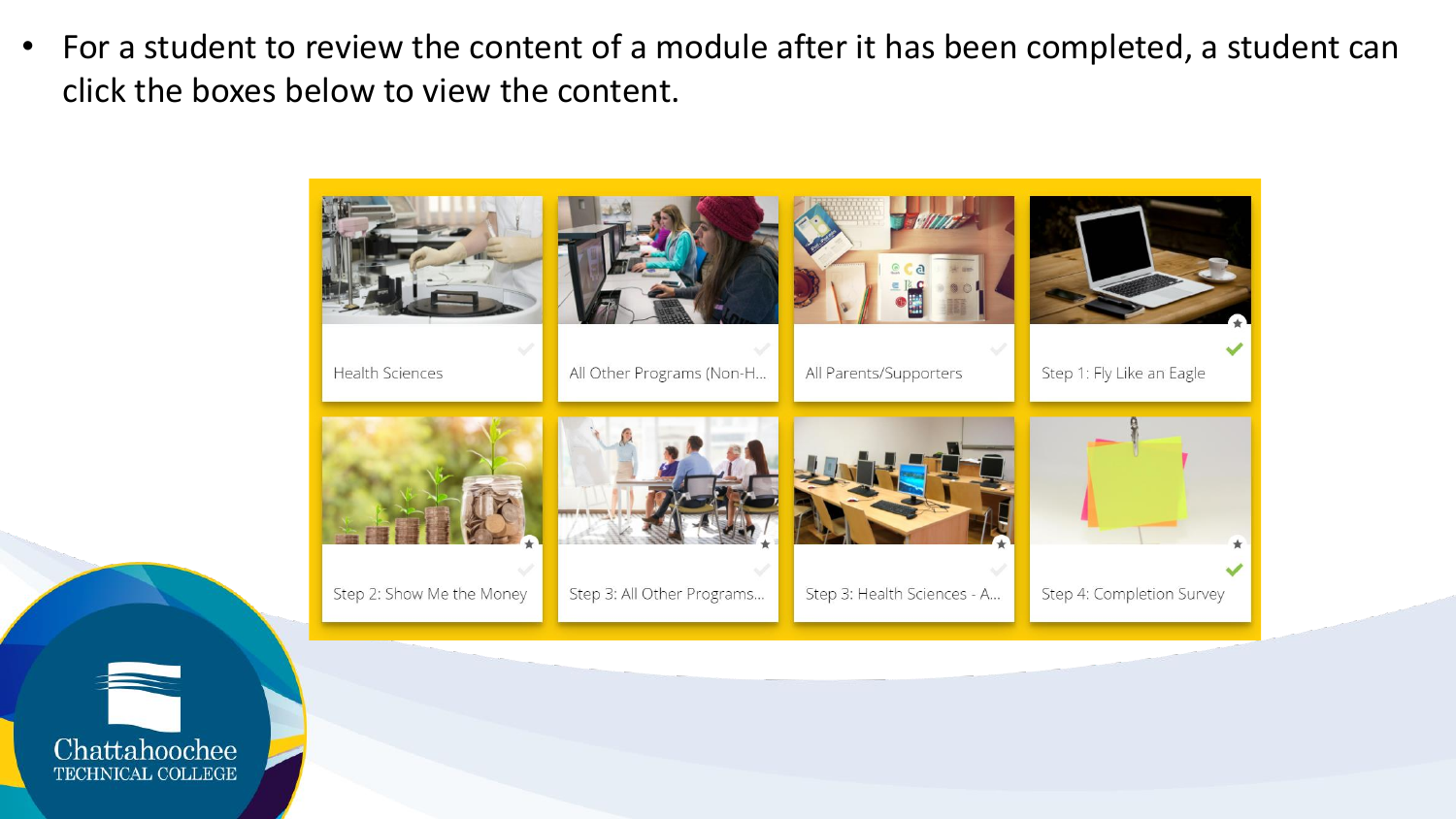• At the end of module four, you will be prompted to complete a survey. You must complete this survey to receive your confirmation email with your next steps. Please note: the green submit button is at the top of the page.

|                                                                                                       | Please answer the questions below to complete the Orientation. If you would like to be contacted by a department listed below, please enter your personal information. |  |
|-------------------------------------------------------------------------------------------------------|------------------------------------------------------------------------------------------------------------------------------------------------------------------------|--|
| First Name                                                                                            | Last Name                                                                                                                                                              |  |
| Student ID Number                                                                                     | Student Email                                                                                                                                                          |  |
| The process of logging into E.A.G.L.E Link and locating the correct New Student Orientation was easy. |                                                                                                                                                                        |  |
| The Orientation was easy to navigate and understand.                                                  |                                                                                                                                                                        |  |

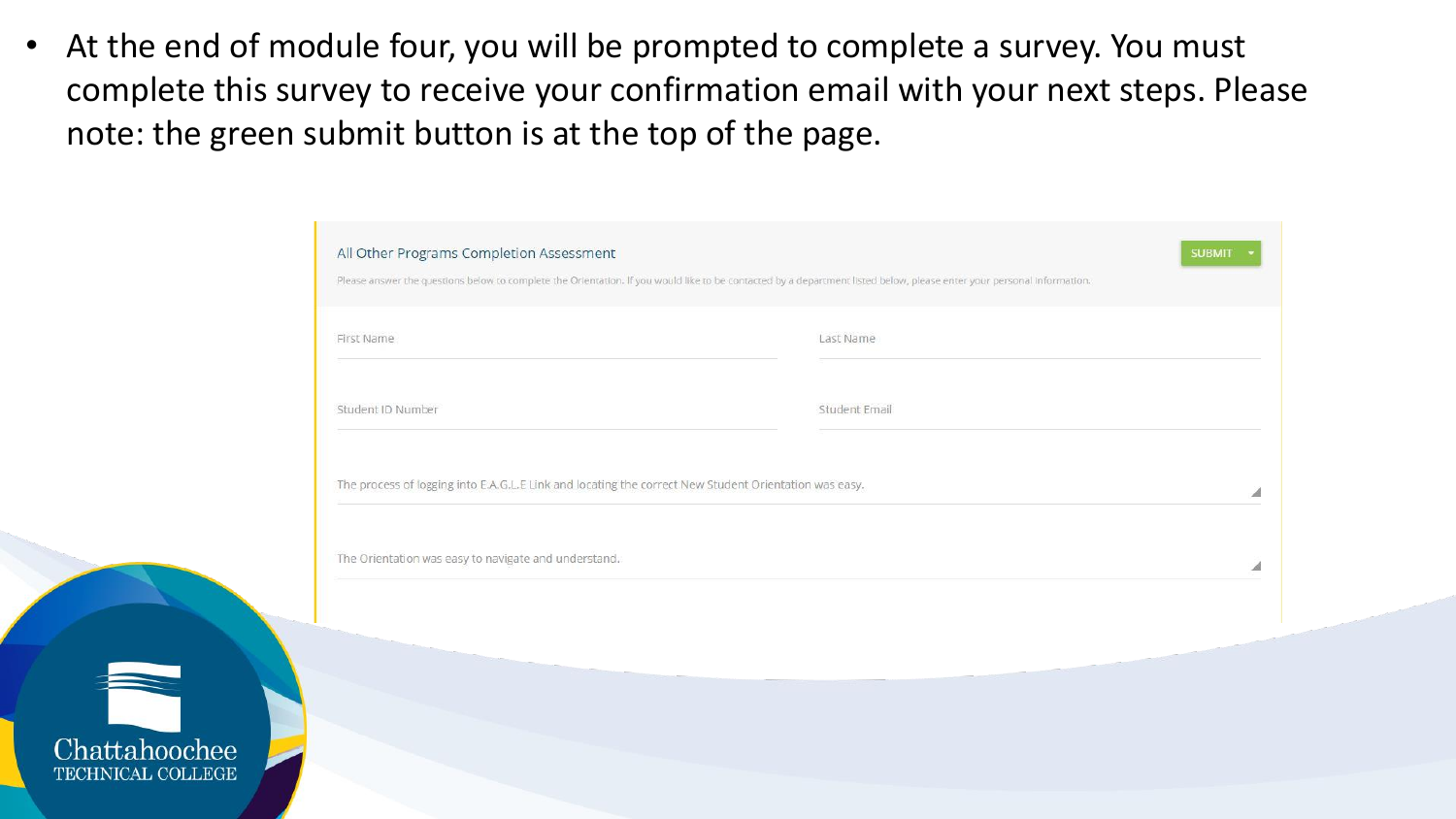• After you complete the survey, you will receive a confirmation notice. Please note, your confirmation email with your next steps will go to your student email address.

You have completed the New Student Orientation. Please check your student email account for your next steps!

Please note: The email may route to your spam/junk folder. The email will be from Do Not Reply <hello@presence.io>. Please allow a few minutes after submission for the email to generate.